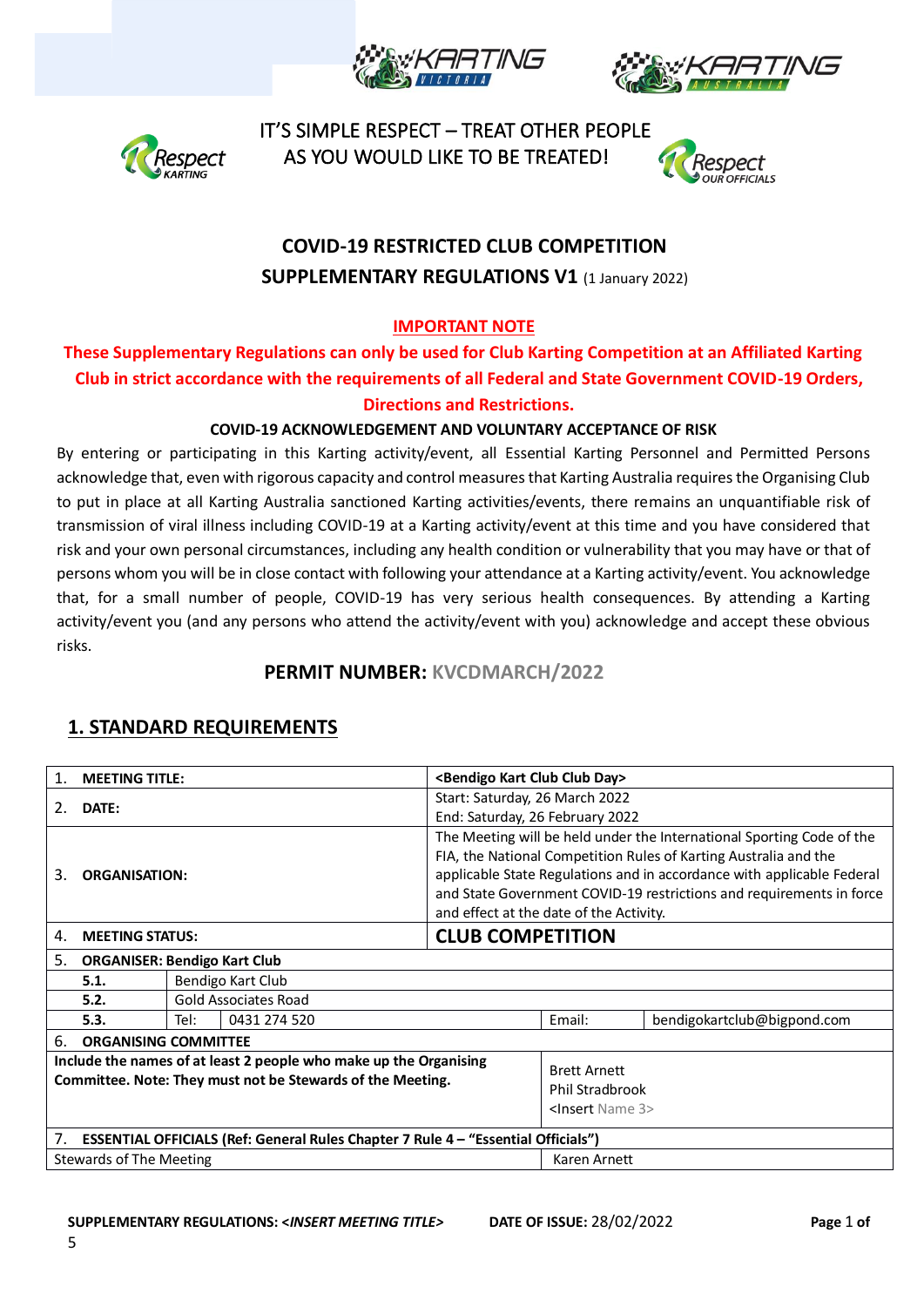| Note: Chief Steward Must be Grade 3 or Higher                                                    |                                     |  |  |  |
|--------------------------------------------------------------------------------------------------|-------------------------------------|--|--|--|
| Clerk of the Course                                                                              | Lisa Jones                          |  |  |  |
| Note: Up to 35 Entries May be Grade 4 or Higher. More than 35 Entries* Must be Grade 3 or Higher |                                     |  |  |  |
| * See General Rules Chapter 7 Rule 4 Guidance Note 2                                             |                                     |  |  |  |
| Chief Scrutineer: May be Grade 4 or Higher                                                       | <b>Brett Arnett</b>                 |  |  |  |
| Chief Timekeeper:                                                                                | Darryl Wensley                      |  |  |  |
| <b>Emergency and Medical Services:</b>                                                           | <b>Brett Arnett</b>                 |  |  |  |
| 8.<br><b>OTHER OFFICIALS</b>                                                                     |                                     |  |  |  |
| Assistant Clerk Of The Course:                                                                   | Rani Jobe                           |  |  |  |
| Starter                                                                                          | Cory Arnett                         |  |  |  |
| <b>Scales Marshal</b>                                                                            | Katrina Arnett                      |  |  |  |
| <b>Grid Marshal</b>                                                                              | Pete Middleton                      |  |  |  |
| Secretary of the Meeting                                                                         | Rani Jobe                           |  |  |  |
| Timekeeper                                                                                       | Darryl Wensley                      |  |  |  |
| <b>CIRCUIT DETAILS</b><br>9.                                                                     |                                     |  |  |  |
| <b>Circuit Name:</b>                                                                             | Bendigo Kart Club                   |  |  |  |
| <b>Circuit Address:</b>                                                                          | Gold Associates Road                |  |  |  |
| <b>Track Length:</b>                                                                             | 636 Metres                          |  |  |  |
| <b>Direction Of Racing:</b>                                                                      | Anti Clockwise                      |  |  |  |
| <b>Track Density:</b>                                                                            | 24                                  |  |  |  |
| Between the Scales Shed and the Stewards Office<br><b>Notice Board:</b>                          |                                     |  |  |  |
| <b>Stewards Office:</b><br>Adjacent to the Scales Shed                                           |                                     |  |  |  |
| <b>Mechanical Breakdown Lane:</b>                                                                | Will Not be in use at this Meeting. |  |  |  |
| Parc Fermé:                                                                                      | Rear of the Grid                    |  |  |  |

## **2. ADMINISTRATION**

| 1.                                                                                                                                                              | Anyone that holds a KA karting licence may compete at club events |                                                                                                                                                                                                                                                                                                 |                                                                                                                   |             |  |
|-----------------------------------------------------------------------------------------------------------------------------------------------------------------|-------------------------------------------------------------------|-------------------------------------------------------------------------------------------------------------------------------------------------------------------------------------------------------------------------------------------------------------------------------------------------|-------------------------------------------------------------------------------------------------------------------|-------------|--|
| 2.                                                                                                                                                              |                                                                   | The Club must maintain a register of all permitted persons who enter the<br>Circuit for the Event.                                                                                                                                                                                              |                                                                                                                   |             |  |
| 3.                                                                                                                                                              |                                                                   | The number of entries in the Event is strictly limited by Government<br>Directions/Orders.<br>Pre-entry for the Event is essential. There will be NO ENTRIES ACCEPTED ON<br>THE DAY.                                                                                                            |                                                                                                                   |             |  |
| <b>COMPETITION GROUPS</b><br>4.                                                                                                                                 |                                                                   | The Competition Groups listed below are permitted to compete at this<br>Meeting.<br>Competition Group names as listed in the 2022 Australian Karting Manual<br>Competition Rules Chapter 5 Rule 7 must be used.<br>See the Important Notes for Clubs About 4SS Racing (Class Rules, Chapter 20) |                                                                                                                   |             |  |
| <b>Competition Group</b>                                                                                                                                        |                                                                   | <b>Eligible Classes for each Competition Group</b>                                                                                                                                                                                                                                              |                                                                                                                   |             |  |
| Cadet                                                                                                                                                           |                                                                   | Cadet 9                                                                                                                                                                                                                                                                                         | Cadet 12                                                                                                          | Cadet 4SS   |  |
| <b>Junior (Lower Performance)</b>                                                                                                                               |                                                                   | KA4                                                                                                                                                                                                                                                                                             | Light                                                                                                             | Heavy       |  |
| <b>Junior (Higher Performance)</b>                                                                                                                              |                                                                   | KA3                                                                                                                                                                                                                                                                                             |                                                                                                                   |             |  |
| <b>Senior (Lower Performance)</b>                                                                                                                               |                                                                   | KA4                                                                                                                                                                                                                                                                                             | KA3                                                                                                               | Light/Heavy |  |
| <b>Senior TaG</b>                                                                                                                                               |                                                                   |                                                                                                                                                                                                                                                                                                 | Light                                                                                                             | Heavy       |  |
| Should any Competition Group reach 80% of the Track Density, the Classes in that Competition Group may be split into two (2)<br>groups.<br>5.<br><b>ENTRIES</b> |                                                                   |                                                                                                                                                                                                                                                                                                 |                                                                                                                   |             |  |
| 2.1 ENTRIES OPEN:                                                                                                                                               |                                                                   | <lnsert time=""> 1/03/2022</lnsert>                                                                                                                                                                                                                                                             |                                                                                                                   |             |  |
| 2.2 ENTRIES CLOSE:                                                                                                                                              |                                                                   |                                                                                                                                                                                                                                                                                                 | A minimum of one (1) day prior to the commencement of the Meeting 11:59pm<br>24/03/2022 NO LATE ENTRIES ACCEPTED. |             |  |
| 2.4 ENTRIES CLOSE:                                                                                                                                              |                                                                   | 11:59pm 24/03/2022                                                                                                                                                                                                                                                                              |                                                                                                                   |             |  |
| 6.<br><b>ENTRY FEE</b>                                                                                                                                          |                                                                   |                                                                                                                                                                                                                                                                                                 |                                                                                                                   |             |  |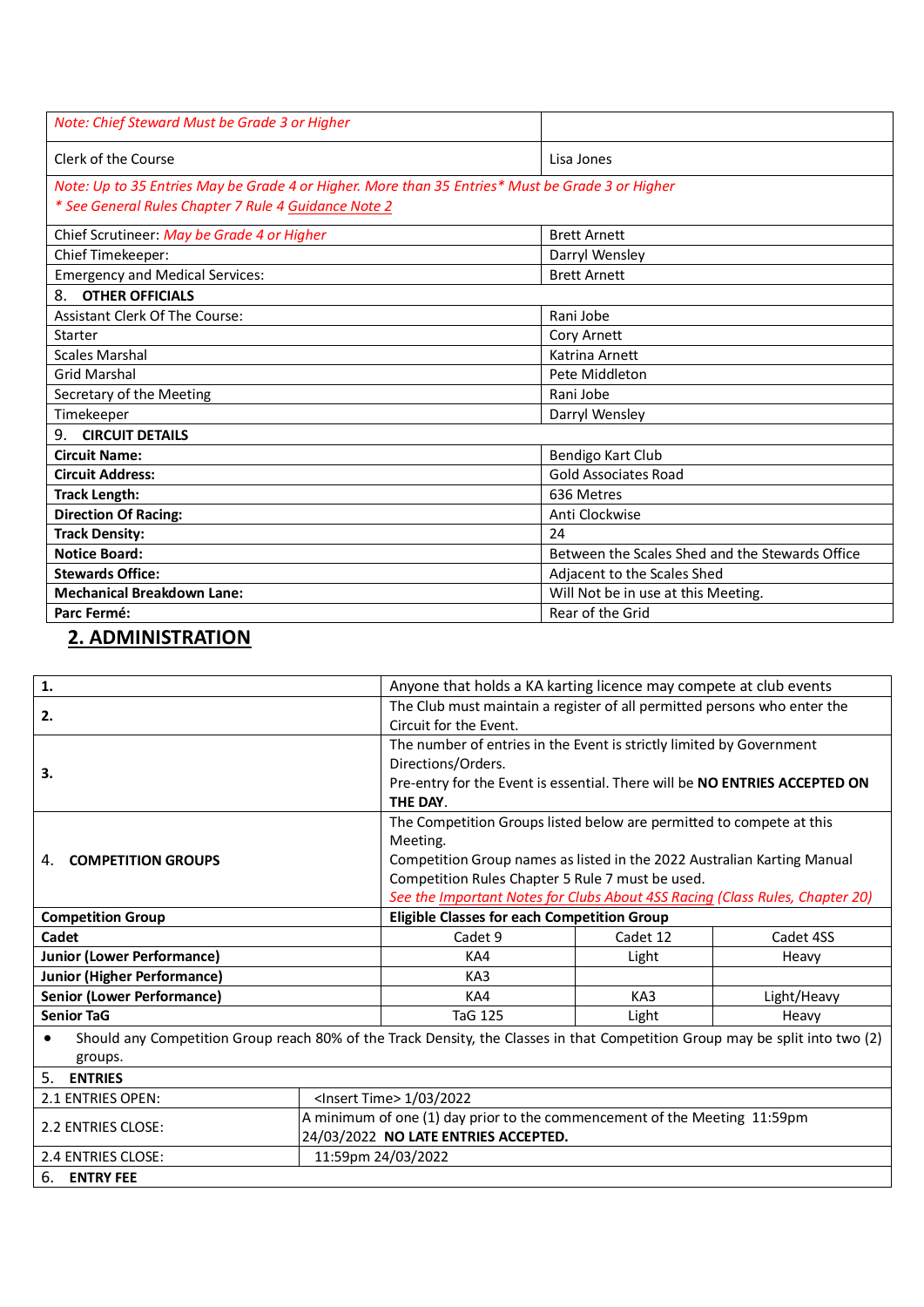





# IT'S SIMPLE RESPECT – TREAT OTHER PEOPLE espect AS YOU WOULD LIKE TO BE TREATED!



| 3.1 The Entry Fee for each Competition Group at this Meeting including GST including the TDF levy is as follows:                                                                                      |                  |  |
|-------------------------------------------------------------------------------------------------------------------------------------------------------------------------------------------------------|------------------|--|
| <b>Competition Group Name</b>                                                                                                                                                                         | <b>Entry Fee</b> |  |
| All Groups                                                                                                                                                                                            | \$40.00          |  |
| Cadet and Junior Groups                                                                                                                                                                               | \$40.00          |  |
| Senior Groups                                                                                                                                                                                         | \$40.00          |  |
| Second or Third Groups Entered                                                                                                                                                                        | \$40.00          |  |
| <b>ENTRY PROCEDURE</b><br>7 <sub>1</sub>                                                                                                                                                              |                  |  |
| 4.1 Each Entry for this Meeting must be made using the CMS as follows:                                                                                                                                |                  |  |
| Log on to your driver information via http://www.karting.net.au/<br>$\bullet$                                                                                                                         |                  |  |
| Click on the licence and entries icon (top centre of the screen)<br>٠                                                                                                                                 |                  |  |
| Click on the "Enter a Race Meeting" icon<br>٠                                                                                                                                                         |                  |  |
| Enter your log on details<br>٠                                                                                                                                                                        |                  |  |
| Under 'My Details' functions, choose 'Pre Enter Race Meeting'<br>٠                                                                                                                                    |                  |  |
| Choose the State in which the Meeting is being held<br>٠                                                                                                                                              |                  |  |
| Choose the Club who is the Organiser of the Meeting<br>$\bullet$                                                                                                                                      |                  |  |
| 4.2 Payment of the Entry Fee can be made as follows:                                                                                                                                                  |                  |  |
| Credit card Payments can be made via CMS using SecurePay ONLY                                                                                                                                         |                  |  |
| <b>MINIMUM ENTRIES</b><br>8.                                                                                                                                                                          |                  |  |
| 5.1 4 is the minimum number of pre-entries which must be received for each Competition Group.                                                                                                         |                  |  |
| 5.2 If insufficient entries are received for a Competition Group to form in its own right, the Competition Group must be consolidated in<br>accordance with the Competition Rules Chapter 1 - Rule 9. |                  |  |
| 9.<br><b>BRING A MATE SESSION</b>                                                                                                                                                                     |                  |  |
| 6.1 A "Bring a Mate" session Will Not be conducted at this Meeting.                                                                                                                                   |                  |  |

10. **TEAMS COMPETITION**

7.1 Teams Competition Will Not be conducted at this Meeting.

#### **3. SPECIFIC COVID-19 RESTRICTION AND MITIGATION REQUIREMENTS**

**COVIDSafe ACTION PLAN** (When required at law)

The Club has completed a COVIDSafe Action Plan and submitted it to the relevant State Government Department.

All actions identified as being required to be done to create a COVIDSafe Event and Club facility must be carried out prior to and during the Event.

| 1.   | PERMITTED AND NON-PERMITTED PERSONS                                                                                                                                                                                                          |
|------|----------------------------------------------------------------------------------------------------------------------------------------------------------------------------------------------------------------------------------------------|
| 1.1. | No person who has symptoms consistent with COVID-19 (this includes any fever,<br>respiratory symptoms, shortness of breath, sore throat, cough, lack of smell or fatigue)<br>is permitted to attend the Circuit or participate in the Event. |
| 1.2. | Any person who starts to feel unwell or to exhibit symptoms of COVID-19 during the<br>Event must immediately avoid contact with all persons at the Circuit and MUST<br><b>IMMEDIATELY LEAVE the Circuit.</b>                                 |
| 2.   | Note – The number chosen in 2.1 must not exceed the maximum number of people permitted to gather<br>under State Public Health Authority Orders/Directions/Regulations.<br>SOCIAL DISTANCING AND DENSITY REQUIRMENTS                          |
| 2.1. | Essential Karting Personnel and Permitted Persons are not permitted to gather in groups greater than<br>Choose a number while in attendance at the Event. (Delete if no limit on Group size by the State<br>Government required)             |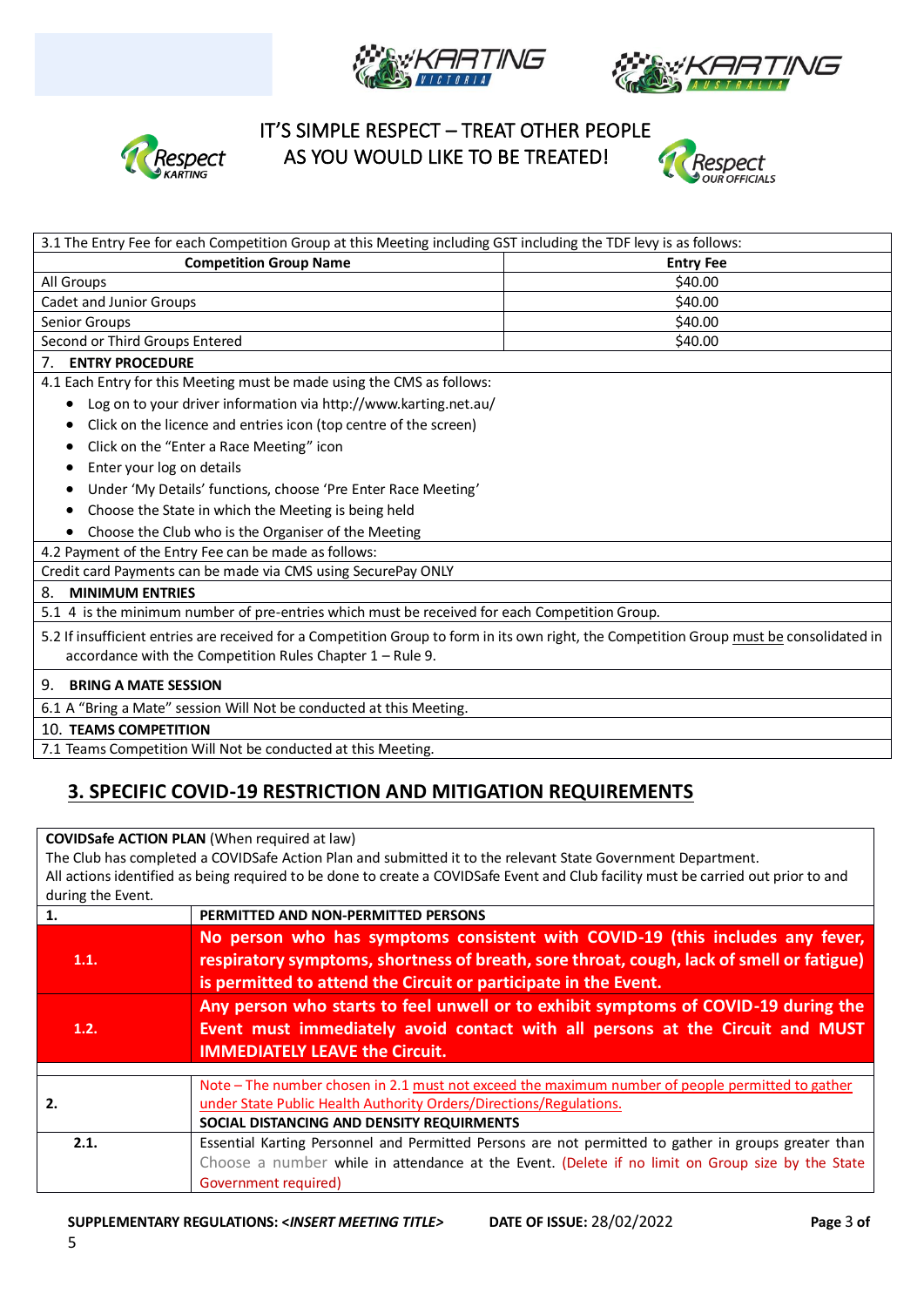| 2.2. | Government prescribed Social Distancing measures must always be observed.                                                                                                                                                                                                                                         |
|------|-------------------------------------------------------------------------------------------------------------------------------------------------------------------------------------------------------------------------------------------------------------------------------------------------------------------|
| 2.3. | The use by Permitted Persons of any indoor facilities is strictly limited by the Density Quotient of the room<br>as included in the Club's COVIDSafe Action Plan.                                                                                                                                                 |
| 2.4. | Food service provided at the Event must fully comply with all State Public Health Authority<br>Orders/Directions/Regulations.<br>Hand Hygiene must be available at all food service outlets.<br>Regular cleaning in accordance with the Club's COVIDSafe Action Plan MUST be carried out throughout<br>the Event. |
| 3.   | <b>Check In Requirements</b>                                                                                                                                                                                                                                                                                      |
| 3.1  | All Attendees MUST complete and submit the Karting Australia COVID-19 Declaration, or the<br>compulsory State Government issued QR Code Check-In (delete which is not relevant) upon arrival at the<br>venue if required by the State or Federal Government.                                                      |
| 4.   | HYGIENE FACILITIES - TOILET/WASHROOM FACILITIES and HAND SANITISER                                                                                                                                                                                                                                                |
| 4.1  | The Club is required to provide facilities to ensure general and sensible hygiene practices are maintained.                                                                                                                                                                                                       |
| 4.2  | Toilet and washroom facilities at the Circuit must be open and available for use.                                                                                                                                                                                                                                 |
| 4.3  | Washroom facilities must be properly equipped with liquid soap, running water and either air hand driers<br>or paper towels.<br>The toilets and washroom facilities must be cleaned at least once during the day or as otherwise<br>$\bullet$<br>required in accordance with the Club's COVIDSafe Action Plan     |
| 4.4  | It is strongly recommended that Essential Karting Personnel and Permitted Persons bring their own supply<br>of hand sanitiser for use in accordance with government recommendations in addition to hand sanitiser<br>that is supplied by the Club.                                                                |

# **4. COMPETITION**

| 1.  | <b>FORMAT OF RACING - CLUB COMPETITION GROUPS</b>                                                            |                                                                                                                     |                                                                                                                                                           |        |  |                                                                                     |                  |  |
|-----|--------------------------------------------------------------------------------------------------------------|---------------------------------------------------------------------------------------------------------------------|-----------------------------------------------------------------------------------------------------------------------------------------------------------|--------|--|-------------------------------------------------------------------------------------|------------------|--|
| 1.1 | <b>Practice</b>                                                                                              |                                                                                                                     | 2 Practice session/s of 6 minutes will be held.                                                                                                           |        |  |                                                                                     |                  |  |
|     |                                                                                                              |                                                                                                                     | There Will be Timed Qualifying at this Event. There will be one (1) Qualifying session of 6                                                               |        |  |                                                                                     |                  |  |
| 1.2 |                                                                                                              | Qualifying                                                                                                          | minutes for all classes                                                                                                                                   |        |  |                                                                                     |                  |  |
|     |                                                                                                              |                                                                                                                     |                                                                                                                                                           |        |  | If Timed Qualifying occurs (Order of Karts on the grid must be random - no high/low |                  |  |
|     |                                                                                                              |                                                                                                                     | numbers)                                                                                                                                                  |        |  |                                                                                     |                  |  |
| 1.3 |                                                                                                              | <b>Heats &amp; Final</b>                                                                                            | The system of gridding will be in accordance with State Regulations - Club Competition Format                                                             |        |  |                                                                                     |                  |  |
|     |                                                                                                              |                                                                                                                     | No. 3                                                                                                                                                     |        |  |                                                                                     |                  |  |
| 2.  | <b>DISTANCES</b>                                                                                             |                                                                                                                     |                                                                                                                                                           |        |  |                                                                                     |                  |  |
|     | Heat 1                                                                                                       |                                                                                                                     | 8                                                                                                                                                         | Heat 2 |  | 8                                                                                   | Heat $3 \quad 8$ |  |
|     |                                                                                                              |                                                                                                                     | Click here to enter                                                                                                                                       | Final  |  | 12                                                                                  |                  |  |
|     |                                                                                                              |                                                                                                                     | text.                                                                                                                                                     |        |  |                                                                                     |                  |  |
| 3.  |                                                                                                              | <b>ACCESS TO CIRCUIT</b>                                                                                            |                                                                                                                                                           |        |  |                                                                                     |                  |  |
| 3.1 |                                                                                                              | Competitors will be permitted to enter the Circuit from 8.00 on 26/3/2022                                           |                                                                                                                                                           |        |  |                                                                                     |                  |  |
| 4.  |                                                                                                              | <b>DRIVERS BRIEFING</b>                                                                                             |                                                                                                                                                           |        |  |                                                                                     |                  |  |
| 4.1 | Drivers Briefing notes will be advised in an electronic format OR over the PA system to all Competitors. Any |                                                                                                                     |                                                                                                                                                           |        |  |                                                                                     |                  |  |
|     | questions should be directed to the Chief Steward prior to the start of Competition.                         |                                                                                                                     |                                                                                                                                                           |        |  |                                                                                     |                  |  |
| 5.  | <b>SCRUTINEERING</b>                                                                                         |                                                                                                                     |                                                                                                                                                           |        |  |                                                                                     |                  |  |
| 5.1 |                                                                                                              | All Competitors will be required to complete an electronic Scrutineering Form (Insert the link to the Scrutineering |                                                                                                                                                           |        |  |                                                                                     |                  |  |
|     |                                                                                                              | Form provided by KA) via a URL provided to them by the Host Club.                                                   |                                                                                                                                                           |        |  |                                                                                     |                  |  |
| 5.2 |                                                                                                              | This form will be submitted to the Race Secretary in an electronic format.                                          |                                                                                                                                                           |        |  |                                                                                     |                  |  |
|     | 5.3                                                                                                          |                                                                                                                     | Scrutineering Stickers will be available for collection from <lnsert location=""> etween <lnsert time=""> and <lnsert< th=""></lnsert<></lnsert></lnsert> |        |  |                                                                                     |                  |  |
|     |                                                                                                              | Time>                                                                                                               |                                                                                                                                                           |        |  |                                                                                     |                  |  |
| 6.  | <b>FUEL</b>                                                                                                  |                                                                                                                     |                                                                                                                                                           |        |  |                                                                                     |                  |  |
| 6.1 |                                                                                                              |                                                                                                                     | PULP and E10 PULP are the only fuels permitted to be used at this Meeting.                                                                                |        |  |                                                                                     |                  |  |
| 6.2 |                                                                                                              |                                                                                                                     | Control Fuel Will Not be used at this Meeting.                                                                                                            |        |  |                                                                                     |                  |  |
| 7.  | <b>TIMETABLE</b>                                                                                             |                                                                                                                     |                                                                                                                                                           |        |  |                                                                                     |                  |  |